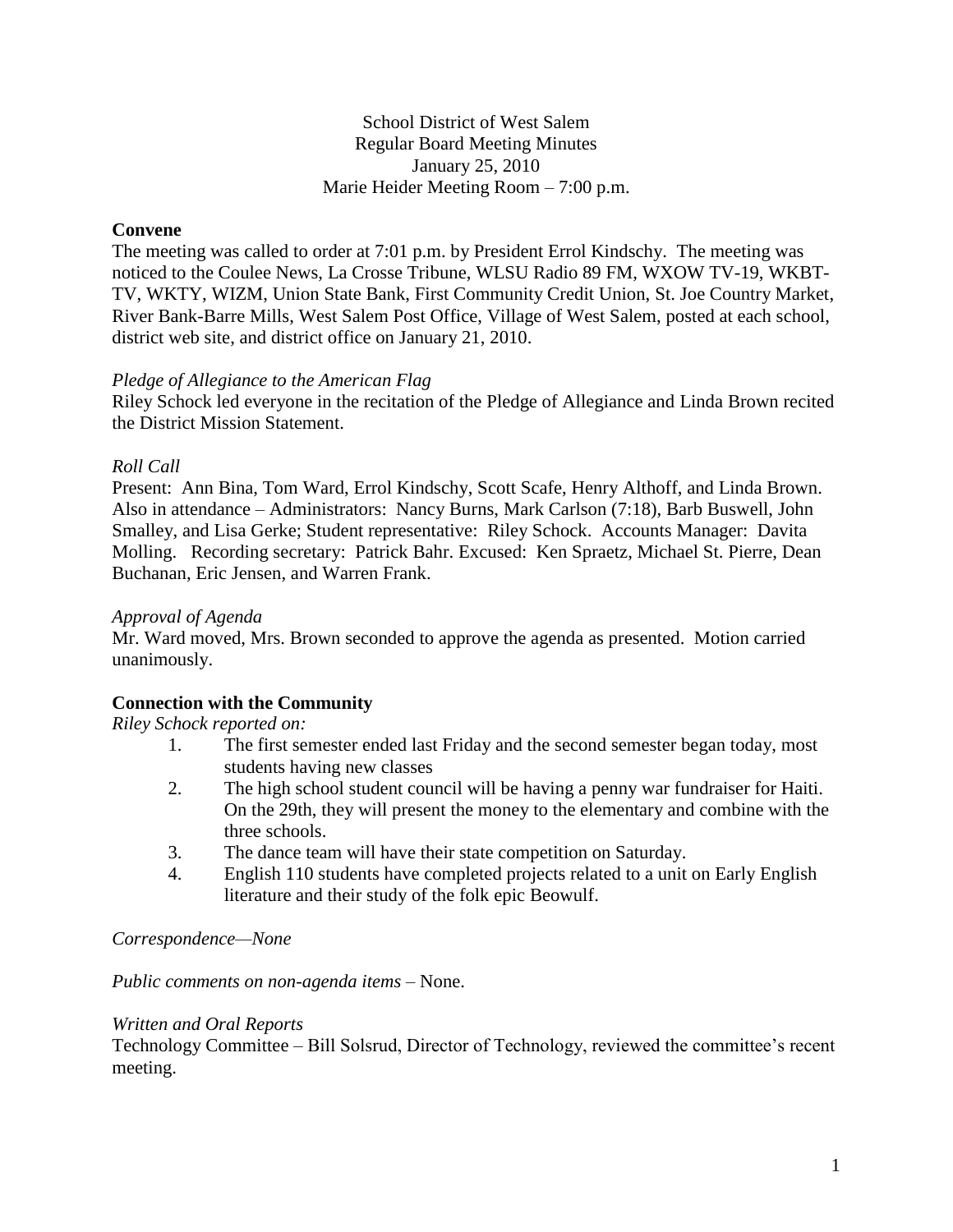Buildings and Grounds Committee – Mr. Althoff reported that at their last meeting the school facility audit was discussed and are waiting for the final report. The middle school locker bids were also discussed.

WASB Convention – Mr. Kindschy, Mr. Ward and Mrs. Burns reported on the sessions, speakers, and vendors that were at the convention in Milwaukee last week.

Mrs. Brown left at 7:18 p.m. and returned at 7:32 p.m.

Supervisor reports were reviewed and Mr. Solsrud passed around to the board a couple of Netbooks that are being used in the district.

# **Consent Agenda**

Mrs. Bina requested that the minutes be pulled from the consent agenda. Mr. Althoff moved, Mr. Ward seconded to approve the invoices to be paid. Motion carried unanimously.

Mrs. Bina moved, Mr. Scafe seconded to approve the Regular Board Meeting Minutes of January 11, 2010, as amended; the closed session minutes of January 11, 2010; the Special Board Meeting Minutes of January 14, 2010; and the Special Board Meeting Minutes of January 16, 2010. Motion carried unanimously.

# **Discussion/Action Items:**

Mrs. Bina moved, Mr. Althoff seconded to approve for the first reading of policy #361.4 Technology Concerns for Students with Special Needs. Motion carried unanimously.

Mrs. Bina moved, Mr. Althoff seconded to table until more information is gathered, policy #361 Selection and Reconsideration of Instructional Materials. Motion carried unanimously.

Mrs. Bina moved, Mr. Ward seconded to approve for the first reading of policy #723 Crisis Plan. Motion carried unanimously.

Mrs. Bina moved, Mr. Althoff seconded to approve for the first reading of policy #734 Staff Personal Items Utilized in School. Motion carried unanimously.

Mrs. Bina moved, Mr. Ward seconded to table and send back to administration for review, policy #731 Building and Grounds Security. Motion carried unanimously.

Mrs. Bina moved, Mr. Althoff seconded to approve for the first reading of policy #735 Integrated Pest Management. Motion carried unanimously.

Mrs. Bina moved, Mrs. Brown seconded to approve for the first reading of policy #911 Buildings and Grounds Security. Motion carried unanimously.

Mrs. Bina moved, Mr. Althoff seconded to approve for the first reading of policy #912 Second Shift Maintenance/Custodial Supervisor. Motion carried unanimously.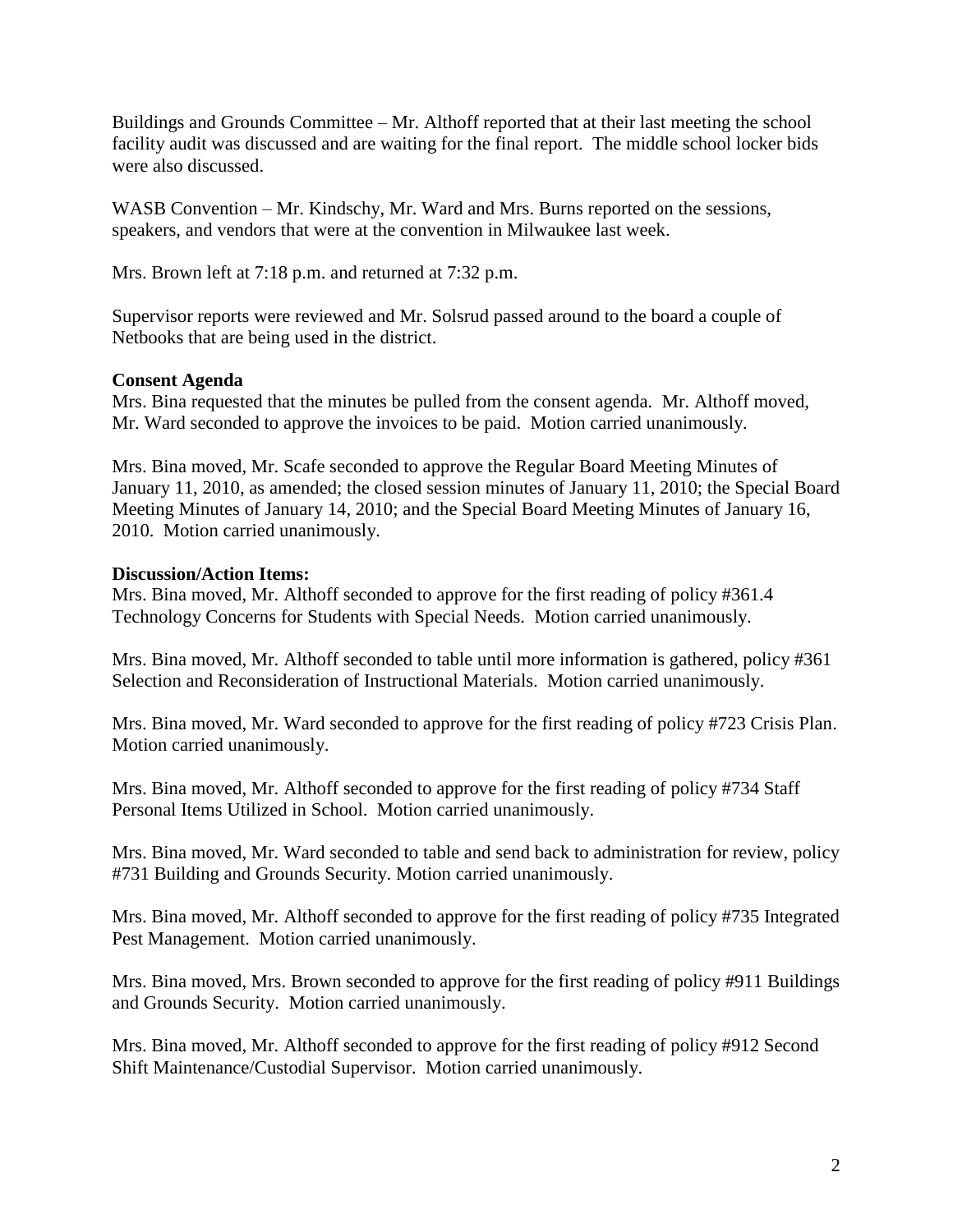Mrs. Bina moved, Mr. Ward seconded to approve for the first reading of policy #724 Material Safety Data Sheet (MSDS). Motion carried unanimously.

Mrs. Bina moved, Mr. Ward seconded to approve the renaming of policy #731-Rule Key Control Guidelines to #731.2 Key Control. Motion carried unanimously.

Mrs. Bina moved, Mr. Althoff seconded to approve for the second reading of policy #904 Middle School Principal; #905 Elementary School Principal; #943 Administrative Assistant to the Pupil Services Director; #384 Animals on School Grounds; #523.4 AED, CPR, First Aid Staff Training; #671.1 Payday Schedules; #523.2 Bloodborne Pathogens; #720 Safety Program, #850 Public Solicitations/Advertising In The Schools. Motion carried unanimously.

Mrs. Bina moved, Mrs. Brown seconded to approve the deleting of policy #482 West Salem High School Computer Use Policy, #71.1 Computer Software Copyright, #723.1 Fire Drills, #723.2 Bomb Threats, #723.3-Rule Emergency School Closing, #723.4 Tornado Emergencies, #723.5 Weapon Emergency, #723.6 Bus Safety Drills, #731.1 Key Distribution. Motion carried unanimously.

Lisa Gerke left at 8:11 p.m.

Mrs. Bina moved, Mr. Ward seconded to approve Bryan Kinkel as the JV Girls' Soccer Coach for the 2010 season.

Mr. Ward moved, Mrs. Brown seconded to postpone setting the final superintendent interview schedule and special meetings to interview and select the finalist. Motion carried unanimously.

Mrs. Brown moved, Mr. Scafe seconded to accept the donations from Alice Sprain for the OEC and from the West Salem Elementary PTO for the OEC. Motion carried unanimously.

Mr. Althoff moved, Mr. Scafe seconded that the Board convene in closed session at 8:10 p.m. A roll call vote was taken Mr. Althoff Aye, Mrs. Brown Aye, Mr. Scafe Aye, Mrs. Bina Aye, Mr. Ward Aye, and Mr. Kindschy Aye. Motion carried unanimously.

The Board will discuss, consider and, if appropriate, take action regarding administrator compensation for 2010-2011 under Wis. Stats §19.85(1)(c) "Considering employment, promotion, compensation or performance evaluation data of any public employee over which the governmental body has jurisdiction or exercises responsibility" and extension/non-extension of administrator contracts under Wis. Stats. §118.24.

# *Closed Session*

Mr. Ward moved, Mr. Althoff seconded to reconvene into open session at 8:44 p.m. Motion carried unanimously.

### *Open Session*